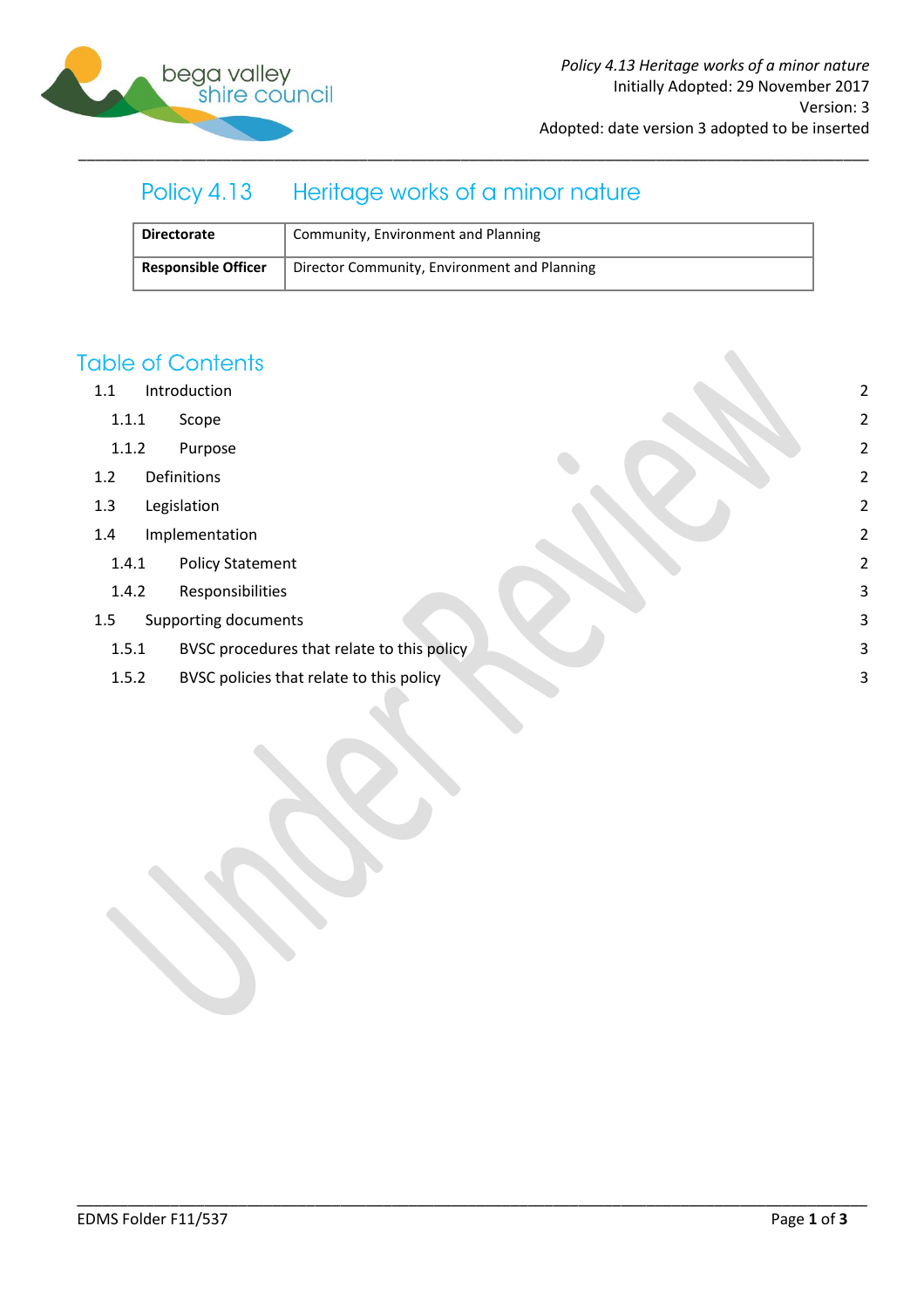

# <span id="page-1-0"></span>1.1 Introduction

## <span id="page-1-1"></span>1.1.1 Scope

This policy and associated procedures outline the processes to simplify approval of works of a minor nature for an existing or draft heritage item or existing or draft heritage conservation area.

## <span id="page-1-2"></span>1.1.2 Purpose

- To conserve the heritage significance of a heritage item, draft heritage item, heritage conservation area or draft heritage conservation area, including associated fabric, settings and views.
- To identify works of a minor nature associated with an existing or draft heritage item or existing or draft heritage conservation area that do not require formal development consent of Council (via a development application).

## <span id="page-1-3"></span>1.2 Definitions

| <b>Word or Terminology</b>       | <b>Description</b>                                                                                                                                                                                                                                                                                                                          |
|----------------------------------|---------------------------------------------------------------------------------------------------------------------------------------------------------------------------------------------------------------------------------------------------------------------------------------------------------------------------------------------|
| Draft heritage conservation area | A heritage conservation area that has been subject to community consultation<br>but has not been included in the Bega Valley Local Environmental Plan 2013.                                                                                                                                                                                 |
| Draft heritage item              | A heritage item that has been subject to community consultation but has not<br>been included in the Bega Valley Local Environmental Plan 2013.                                                                                                                                                                                              |
| Heritage conservation area       | An area of land of heritage significance shown on the Bega Valley Local<br>Environmental Plan 2013 Heritage Map as a heritage conservation area, and the<br>location and nature of which is described in Schedule 5 of the Bega Valley Local<br>Environmental Plan 2013 and includes any heritage items situated on or within<br>that area. |
| Heritage item                    | A building, work, place, relic, tree, object or archaeological site of which the<br>location and nature is described in Schedule 5 of the Bega Valley Local<br>Environmental Plan 2013.                                                                                                                                                     |

# <span id="page-1-4"></span>1.3 Legislation

*State Environmental Planning Policy (Exempt and Complying Development Codes) 2008 (Codes SEPP) Standard Instrument—Principal Local Environmental Plan*

# <span id="page-1-5"></span>1.4 Implementation

## <span id="page-1-6"></span>1.4.1 Policy Statement

Bega Valley Shire Council will address the matter of 'facilitating approval of works of a minor nature' to a heritage item or draft heritage item, or heritage conservation area or draft heritage conservation area, in a systematic manner. It will do this by providing a streamlined approval process for works that would be permitted as exempt development under the Codes SEPP if the site contains a heritage item or draft heritage item, or a heritage conservation area or draft heritage conservation area.

\_\_\_\_\_\_\_\_\_\_\_\_\_\_\_\_\_\_\_\_\_\_\_\_\_\_\_\_\_\_\_\_\_\_\_\_\_\_\_\_\_\_\_\_\_\_\_\_\_\_\_\_\_\_\_\_\_\_\_\_\_\_\_\_\_\_\_\_\_\_\_\_\_\_\_\_\_\_\_\_\_\_\_\_\_\_\_\_\_\_\_\_\_